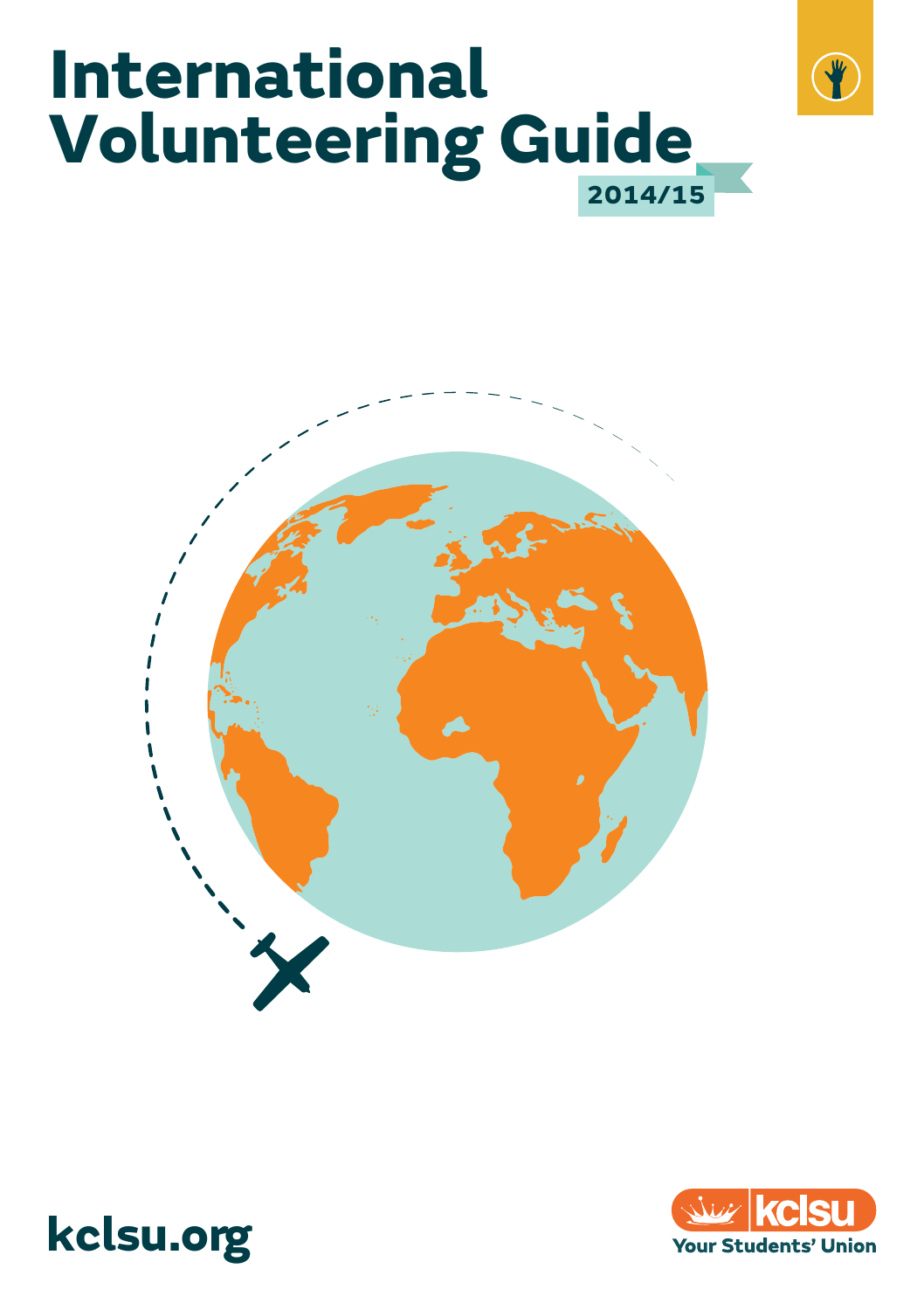# **KCLSU International Volunteering Guide**

Although we don't run or recommend any international volunteering opportunities, we want you to have all the information you need to make the best decision about volunteering overseas. Take a look at our advice and tips to make sure your overseas adventure gets off to the best start.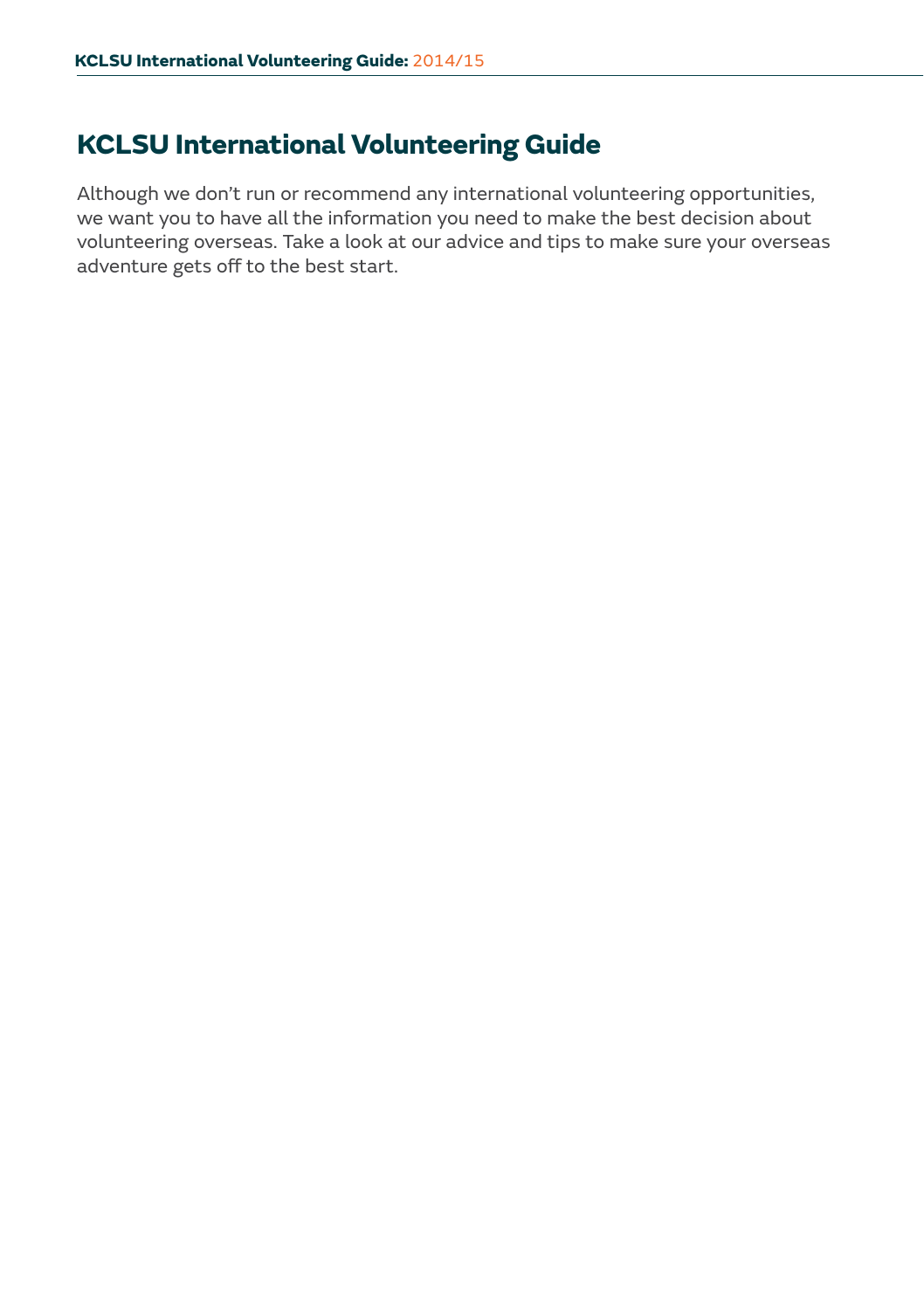# **Contents**

| 04 | <b>Understanding International Volunteering</b> |  |
|----|-------------------------------------------------|--|
| 04 | The benefits                                    |  |
| 04 | Things to consider                              |  |
| 04 | Find out more                                   |  |
| 05 | <b>Finding the Right Organisation</b>           |  |
| 07 | <b>Staying Safe</b>                             |  |
| 07 | Looking after your health                       |  |
| 07 | Coping with homesickness                        |  |
| 08 | Culture shock and reverse culture shock         |  |
| 09 | <b>Funding Your Trip</b>                        |  |
| 10 | <b>Action At Home: Returning Volunteers</b>     |  |
| 10 | Why is volunteering at home so important?       |  |
| 10 | What can you do when you get home?              |  |
| 11 | Plan of action                                  |  |
| 11 | <b>Resources</b>                                |  |
| 11 | <b>Books</b>                                    |  |
| 11 | Websites                                        |  |
| 11 | Articles                                        |  |
| 12 | Before You Commit Checklist                     |  |
| 13 | Action at Home: Plan of Action                  |  |
|    |                                                 |  |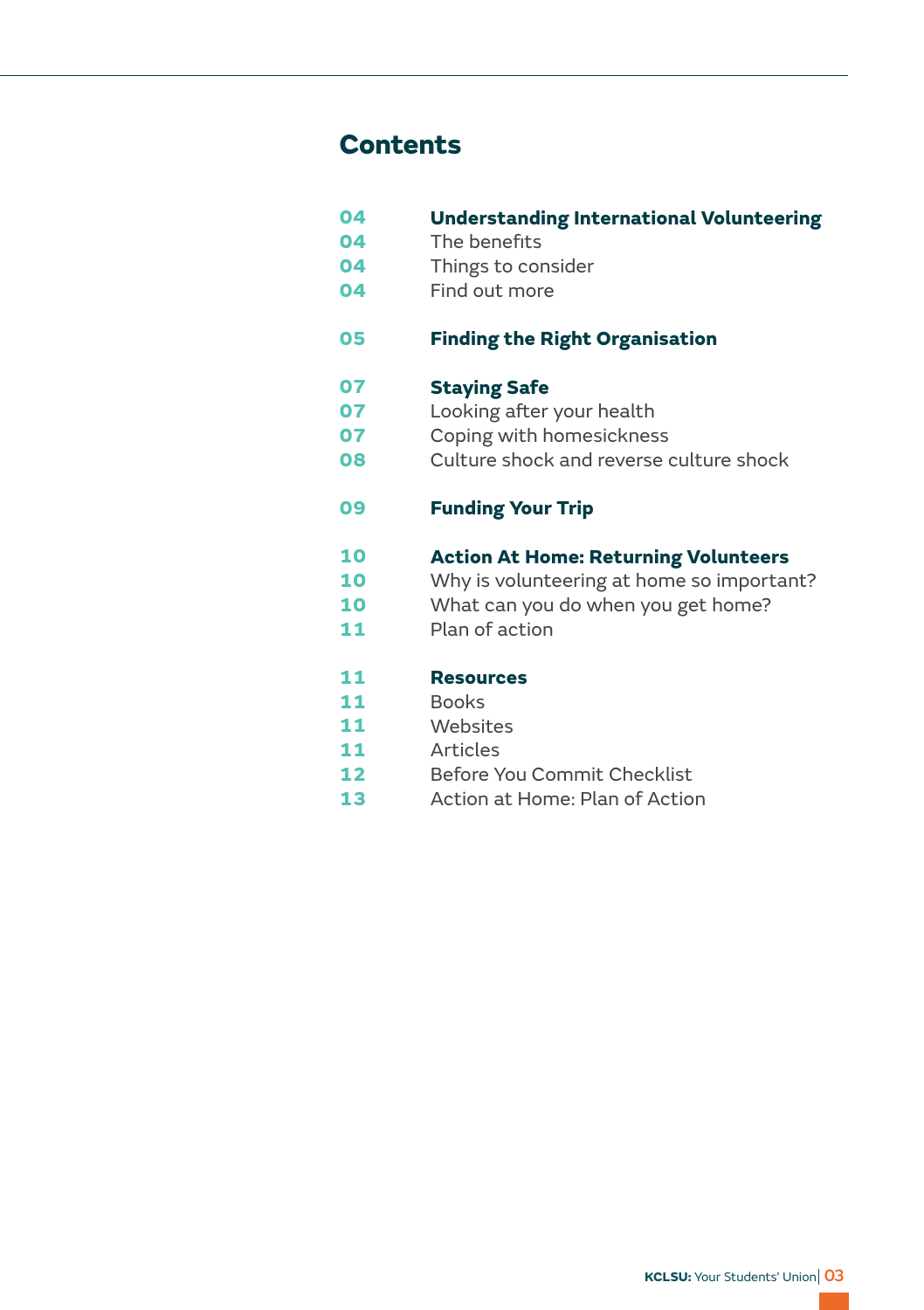# <span id="page-3-0"></span>**Understanding International Volunteering**

Volunteering abroad has loads of potential benefits but it's also important to bear in mind the potential downsides.

## **The benefits**

- As a volunteer, you'll get experiences and opportunities you can't have at home.
- A well-run volunteer project can have huge benefits to the local community.
- Working with the local community can give you new skills and knowledge.
- A great project will really build understanding and relationships across cultures.

## **Things to consider**

As well as the benefits, international volunteering can involve some ethical dilemmas. It's important to think about these issues so you can make as informed a decision as possible. Here are a few things to think about:

- How much impact will you have in a few weeks or months?
- As someone from a different background and culture, do you have the right skills to help?
- Is the project sustainable and will it keep going once you've left?
- Does the placement take jobs from the local community?
- Is the project genuinely needed by the host country?
- Are you getting the best experience for your money?

## **Find out more**

You can find out more about the debate and issues around overseas volunteering in these articles:

[The Rewards and Risks of Volunteering](http://www.cntraveler.com/stories/2013-01-15/volunteer-vacations-rewards-risks) [Beware: Voluntourists Doing Good](http://www.theguardian.com/world/2013/feb/13/beware-voluntourists-doing-good) [Tourism Concern](http://tourismconcern.org.uk/)  [Is Gap Year Volunteering a Bad Thing?](http://www.bbc.co.uk/news/magazine-22294205) [Orphanages No: The Impact Of Volunteering On Orphanages in Cambodia](http://www.orphanages.no/) [What's Wrong With Volunteer Travel?](https://www.youtube.com/watch?v=oYWl6Wz2NB8)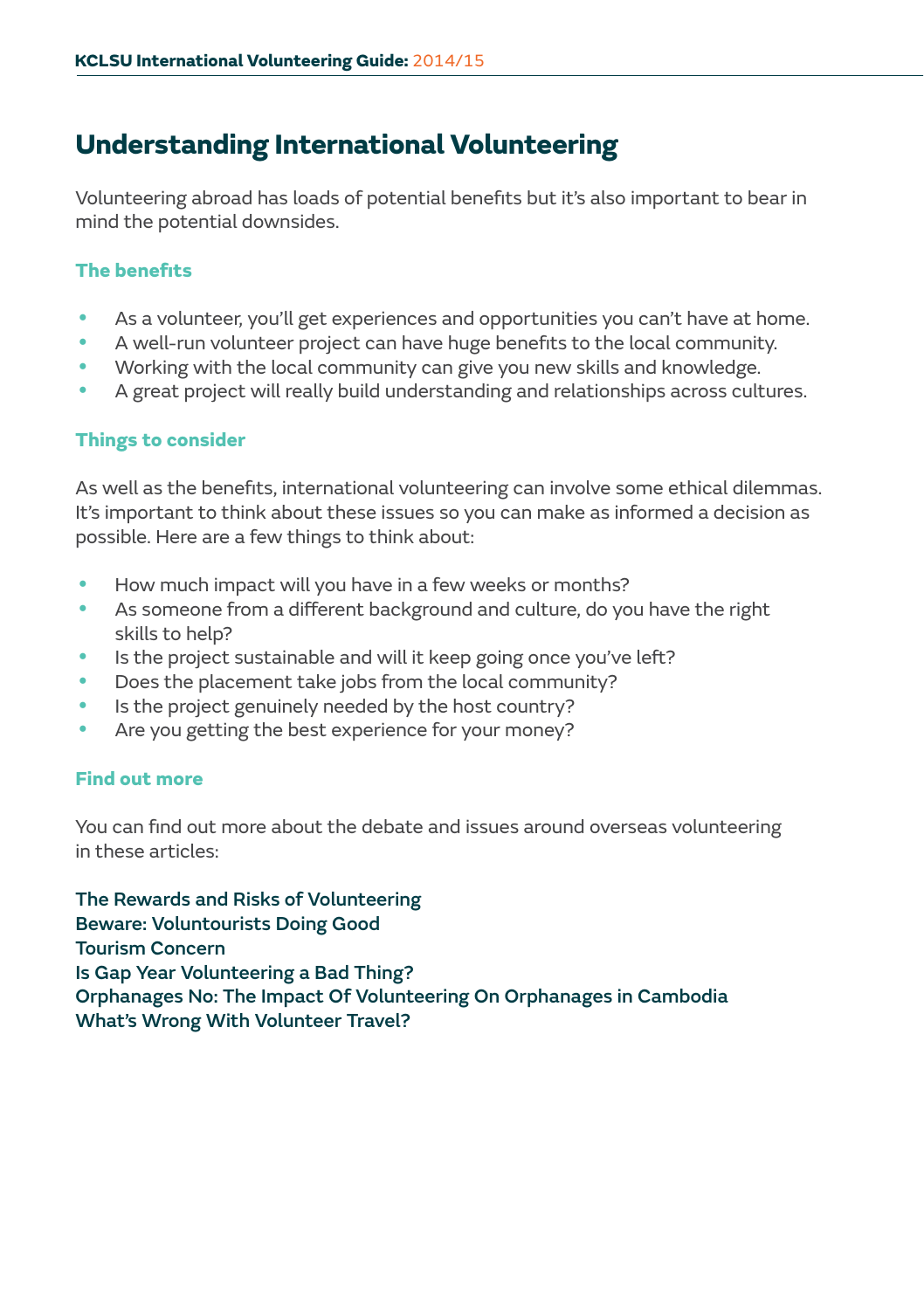# <span id="page-4-0"></span>**Finding the Right Organisation**

Before committing to any International Volunteering Project it's important to do your research on the organisation you're thinking of volunteering for. We've put together a list of ten things to think about before you commit. It can be difficult keeping all this in mind while you're researching different placements. We've put together a [Before You Commit](#page-11-0)  [Checklist](#page-11-0) to help you keep track!

### **1. Is it right for you?**

A project might look great on paper but still not be the right one for you. Think about what you really want to get out of volunteering abroad, which part of the world you'd like to visit and what skills you can offer. Once you know what you're looking for, researching the right project will be much easier!

#### **2. Ready to learn?**

You might be prepared to head overseas and share your knowledge with others, but are you prepared to learn from them too? Mutual learning is at the heart of international volunteering and you'll need to be ready to learn from the local community too.

#### **3. Your money**

International volunteering trips can be pricey, with more and more providers offering trips overseas. Make sure your money is going to the right places by picking an organisation that's transparent about where your money goes. Will it go to the host family you stay with, or keeping your project going, or does most of it stay in the UK?

#### **4. Volunteering training**

If you're not given any training, it will be much harder to make a positive impact. Find out about the recruitment process and how much training you'll be given before you leave. It's also important to know how much support you'll have when you arrive in your host country and when you return home.

#### **5. Community ownership**

Some projects are more focused on the needs of the volunteer rather than the needs of the local community and this can lead to projects being set up where they're not needed. Ask why the project was set up and how much local investment there is in it. It's also worth thinking about who's in charge, the organisation or the local community.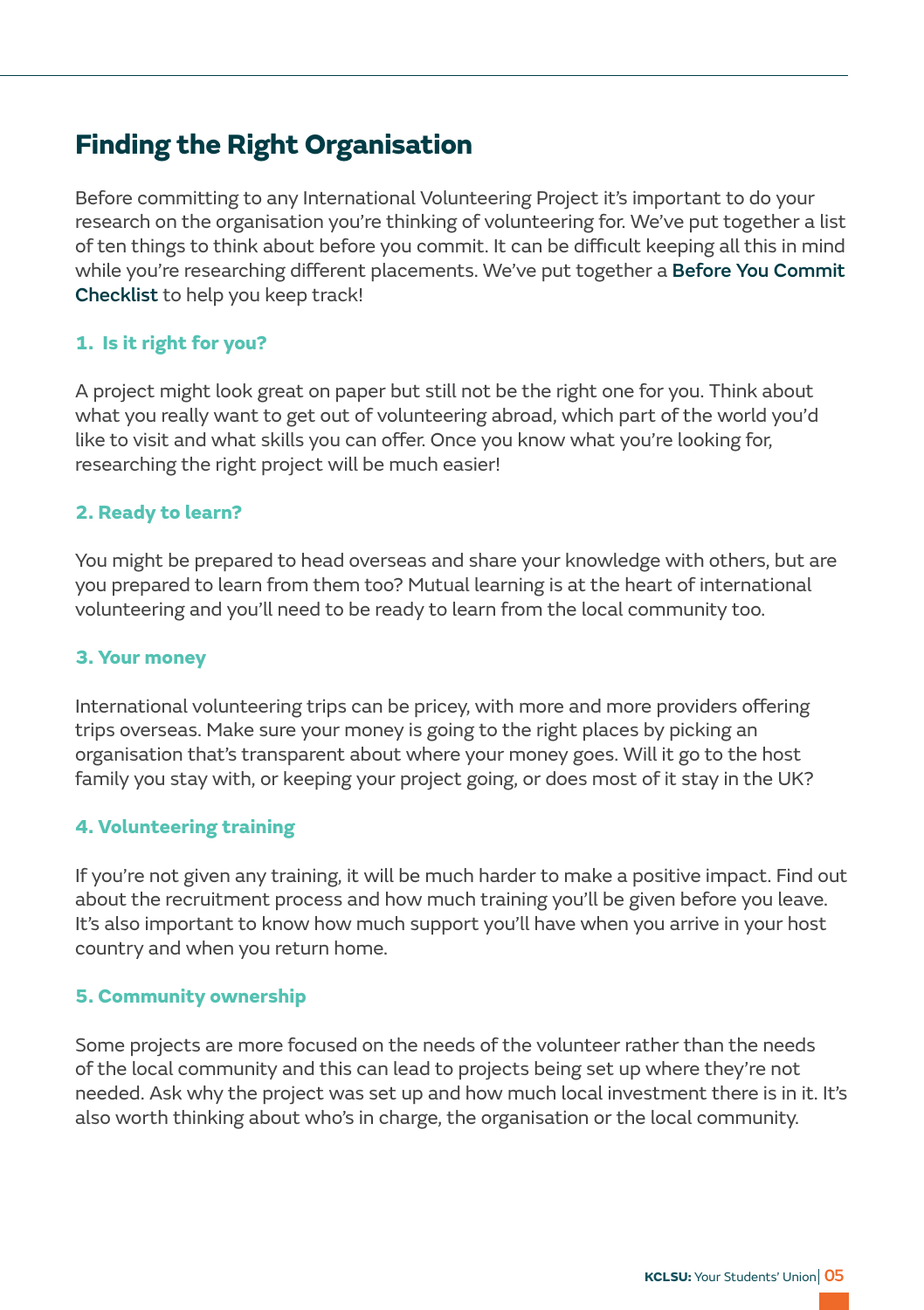#### **6. The project and the local community**

A huge ethical dilemma facing international volunteers is if they're filling jobs that could be done by local people. When you're looking at the volunteer description, think about whether a volunteer should be doing that job. For example, an untrained volunteer probably isn't the best person to teach a class but they could be the right person to offer support as a teaching assistant alongside a local teacher. A lot of volunteer projects also include free housing and meals so don't forget to make sure the organisation is covering the cost of this and not passing the financial burden onto the community you're there to help.

### **7. The organisation and the local community**

How the organisation speaks about the community they're working with is really important. Look for an organisation that gives you respectful and honest descriptions of the host community and has contributions from local staff, as well as an in-depth look at the issues the project deals with and testimonials from past volunteers.

### **8. Sustainability**

Volunteer projects can't carry on forever and at some point the volunteer organisation will probably move on. If a project relies too heavily on overseas volunteers, it won't last once the organisation stops sending volunteers. Sustainable projects are ones that have a plan for when they leave a country and share skills between their volunteers and the local community.

## **9. Impact**

If you don't measure what you're doing how can you know if it's working? Ask the organisation you're thinking of volunteering with if they have any reports on their projects and have a look at their overall aims.

#### **10. Accountability**

It's important to know who has overall responsibility for the project you're thinking of volunteering for. The local community should define what makes the project a success and the organisation should be measuring how they're meeting these needs.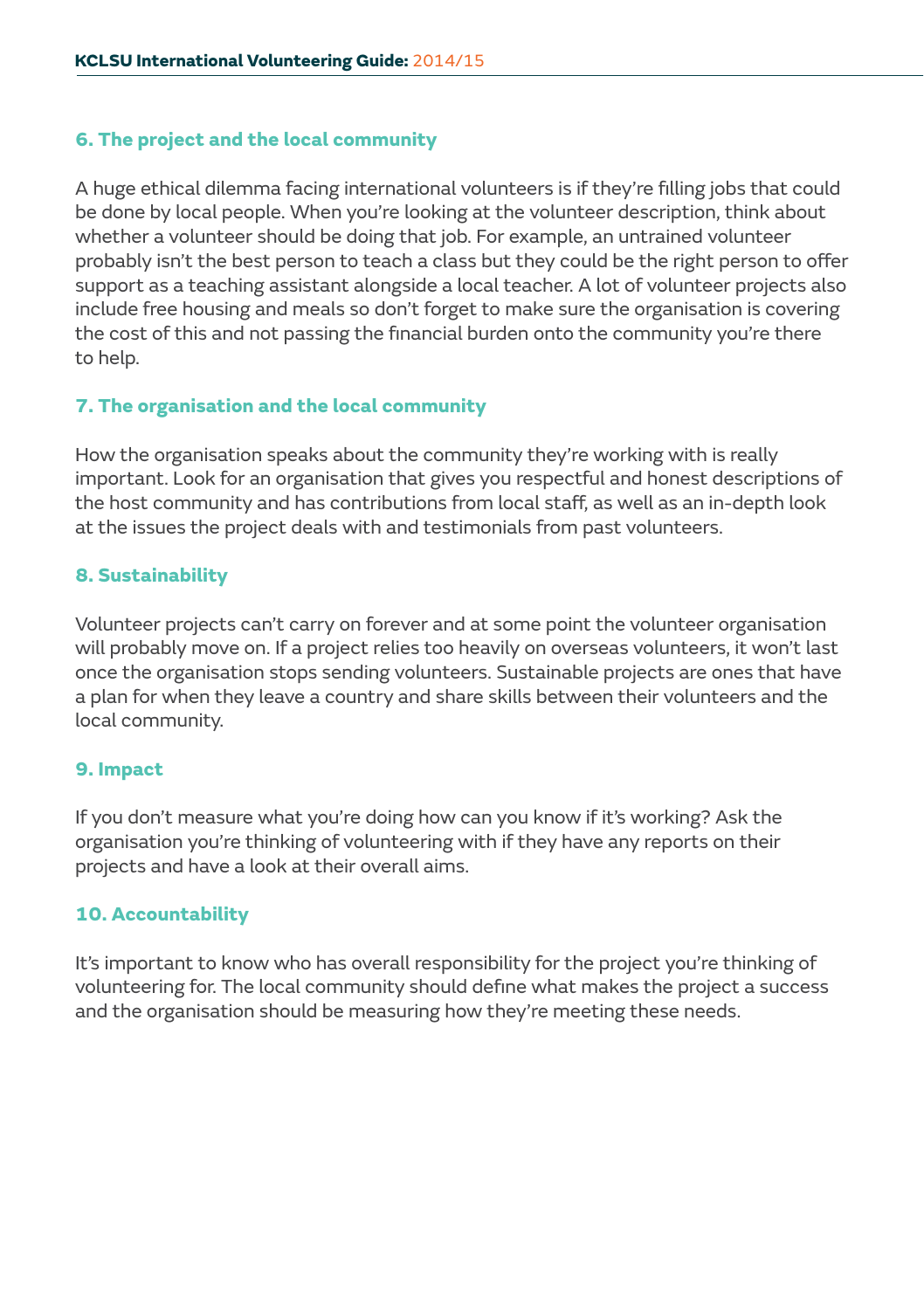# <span id="page-6-0"></span>**Staying Safe**

It seems obvious to say that you need to stay safe overseas but it's definitely worth bearing your safety in mind when you're booking your volunteering opportunity.

#### **Looking after your health**

Before you travel make sure you:

- Find out the health risks of your destination from the [World Health Organisation](http://apps.who.int/ithmap/).
- Talk to your doctor and see if you'll need vaccinations and malaria treatment.
- Make sure you've got travel insurance that covers everything you'll be doing (remember that some policies don't cover extreme sports or backpacking).

Make sure you pack:

- A basic first aid kit, including a travel thermometer, antiseptic cream, plasters and pain killers.
- Diarrhoea tablets and rehydration salts.
- Water purification tablets.
- Sun cream and after sun.
- Insect repellent and a mosquito net.

Here are some useful websites to help you stay healthy while you're travelling:

- [Travel Independent](http://www.travelindependent.info/) have a list of travel essentials.
- [Volunteer Advisor](http://www.volunteeradvisor.co.uk/index.html) have checklists and online guides about looking after your health abroad.
- [Inter Health Worldwide](http://www.interhealthworldwide.org/) are a charity that focus on looking after your wellbeing.

#### **Coping with homesickness**

It's natural to miss friends and family when you're away. Here are some things you can do to make sure feeling homesick doesn't stop you from enjoying your experience:

- Arrange a way to contact home easily and regularly.
- Take advantage of the home comforts available, whether that's free WiFi or a hot shower.
- Becoming friends with the people you're travelling with will make it easier when you start missing home.
- Keep a blog about your trip so you can share your experiences with your friends and family back home.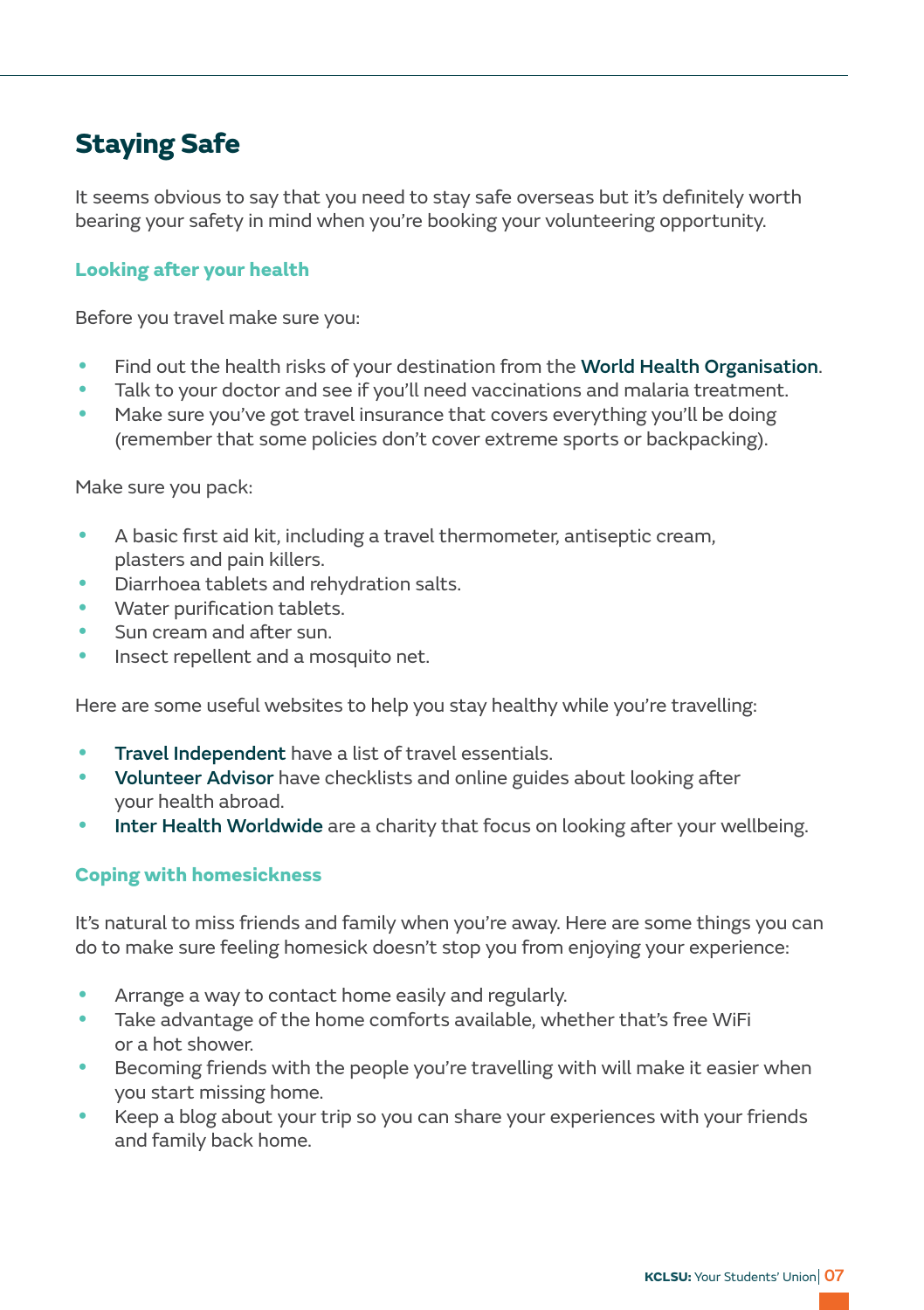#### <span id="page-7-0"></span>**Culture shock and reverse culture shock**

Volunteering in an unfamiliar place can make you feel disorientated or out of place. This can sometime be because of a language barrier, cultural differences or experiencing extreme poverty for the first time. Here are some steps you can take to minimise culture shock:

- Speak to previous volunteers to find out more about the country you'll be travelling to.
- Invest in a good guide book with lots of cultural information.
- Learn some important phrases in the local language so you can get by when you arrive.
- Be open-minded and try not to have too many preconceptions about the country or the project you'll be joining.

You might also experience reverse culture shock when you get home. This can be a feeling of missing the experiences you had abroad or difficulty readjusting to life at home. Here are some things that can help:

- Keep in touch with the people you met while you were travelling, especially in your host community.
- Share your experiences with friends and family.
- Look over photos and journals from your time abroad (or even that blog you kept!).
- Take a look at our information for [returning volunteers](#page-9-0).
- Start planning your next trip!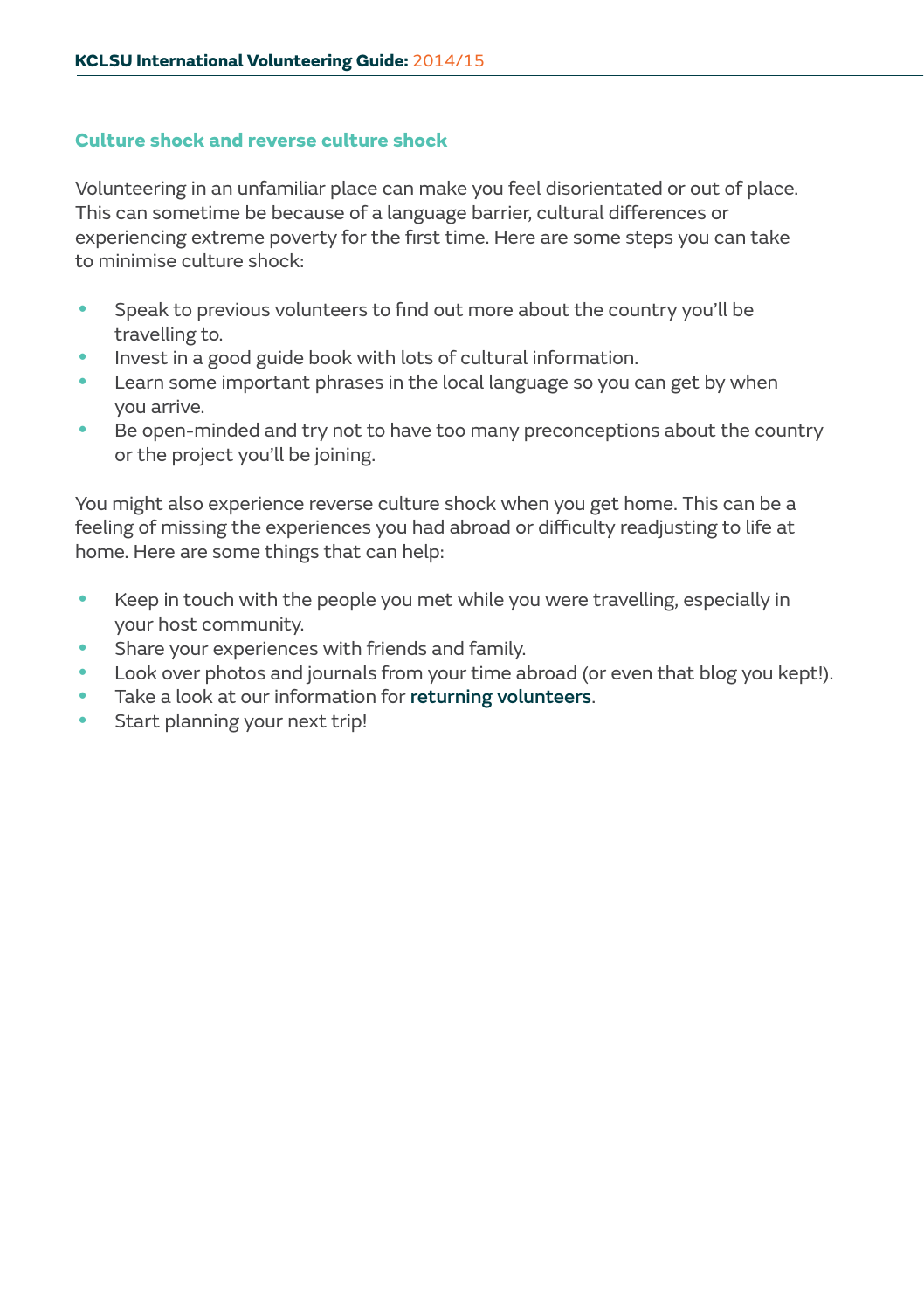# <span id="page-8-0"></span>**Funding Your Trip**

Please be aware that KCLSU can't support any individual fundraising for international volunteering.

International volunteering organisations usually ask you to make a contribution to the cost of your placement. How much you pay depends on which organisation you travel with. As with any type of travel, it's important to find out exactly how your money will be spent and what costs you'll be expected to cover. Here are some useful articles about funding your trip:

- [Ethical Volunteering](http://ethicalvolunteering.org/guide.html)
- [Volunteering Options](http://www.comhlamh.org/volunteeringoptions/)

Every volunteer pays for their placement differently, from saving hard to fundraising through sponsored feats. The organisation you choose is bound to have loads of fundraising ideas and tips to inspire you.

Some organisations offer bursaries to help cover the cost of a placement. Find out more on their websites:

- [Lattitude](http://www.lattitude.org.uk/apply-now/bursaries/)
- [Omprakash](https://www.omprakash.org/volunteer-abroad-grants)
- [Raleigh International](http://www.raleighinternational.org/what-we-do/raleigh-expeditions/aged-17-24/what-are-the-fundraising-costs/raleigh-bursary-award)
- [Rotary International](https://www.rotary.org/en/youth-exchanges)
- [•](http://www.wcmt.org.uk/) [Winston Churchill Memorial Trust](http://www.wcmt.org.uk/)

[You might be able to get discounts on some part of your travel with](http://www.wcmt.org.uk/) NUS Extra. Check out the NUS advice and guidance [and pick up an NUS Extra card from one of](http://www.wcmt.org.uk/)  our Student Centres[. While you're there, you can also get an NUS International Student](http://www.wcmt.org.uk/)  [Identity Card \(ISIC\).](http://www.wcmt.org.uk/)

Our travel partner Student Universe [has great student discounts and](http://www.wcmt.org.uk/) inspiring [travel blogs](http://www.wcmt.org.uk/).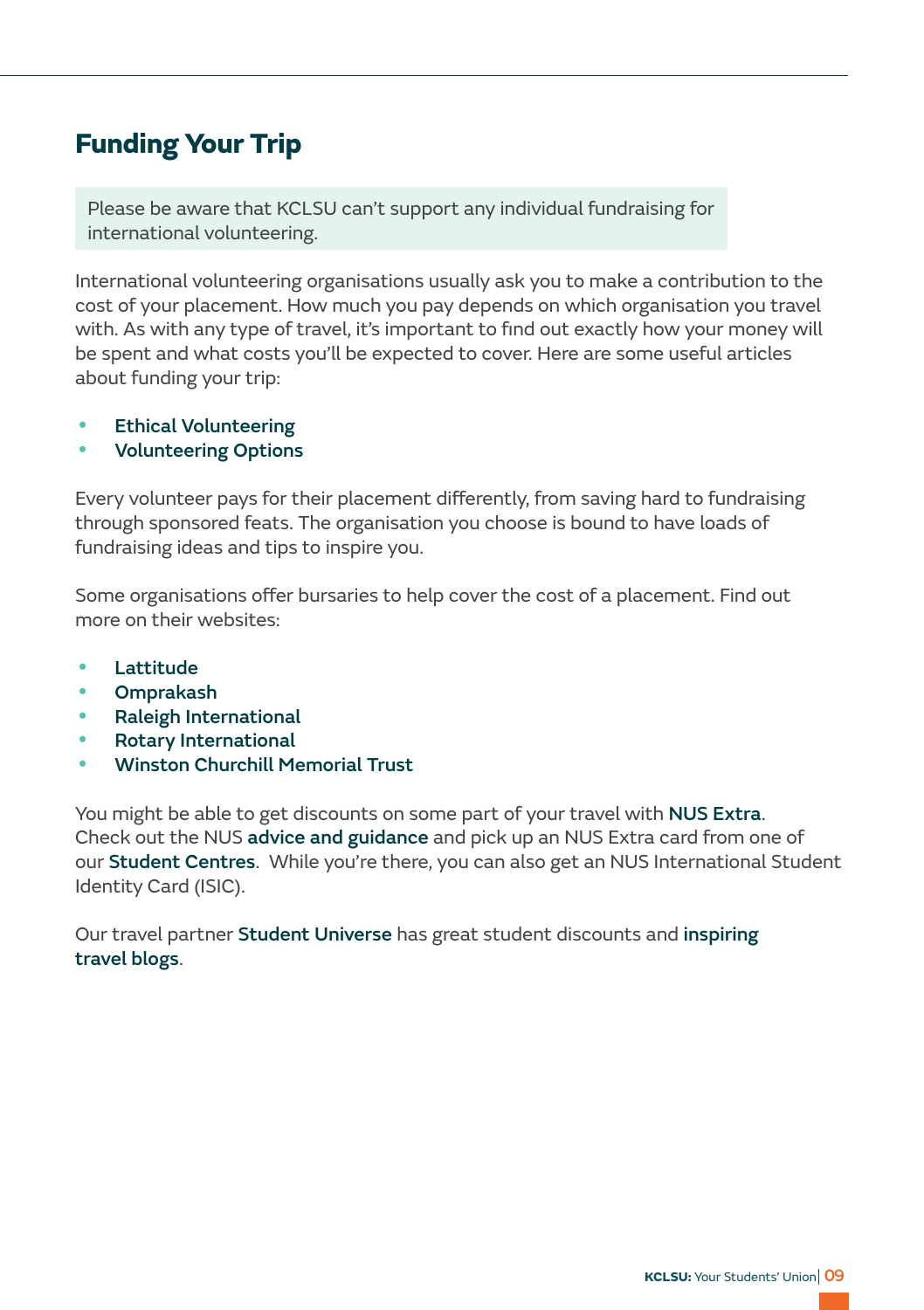# <span id="page-9-0"></span>**Action At Home: Returning Volunteers**

You've just got back from an international volunteering experience and you're itching to do more to support the community you've spent so much of your time with. But how do you go about it?

International volunteering isn't just the time you spend abroad, it can also be about offering a community continued support after your placement. Action at home is arguably the most important impact an international volunteer can have, as it can be more wide-reaching.

#### **Why is volunteering at home so important?**

Volunteering abroad and experiencing life overseas first hand can make you really passionate about a cause or a community. Bringing that passion back home can help make real impact by:

- Giving you a way to turn a short term international volunteering placement into a sustainable commitment to a community.
- As someone with first hand experiences you can give a really engaging, persuasive and moving account of an international issue or the positive impact of volunteering.
- Spreading this message when you get home can help raise awareness and encourage others to get involved in the project you care about.

Sometimes, when you come home you can feel a bit deflated about how much impact you had and at being so far away from the people you worked with. Getting involved with volunteering opportunities when you return can help bridge the gap between 'home' and 'away' and can mean that you continue to make a real difference.

#### **What can you do when you get home?**

There are lots of ways to continue supporting the community you've developed a relationship with or the international issues you've experienced:

- Check out our [student activity groups and societies](http://www.kclsu.org/societies/). Are any working with the communities or issues you want to support?
- [Start a new society](http://www.kclsu.org/startingagroup/) and encourage more people to volunteer with you.
- Check out our [volunteering opportunities](http://www.kclsu.org/opportunities/).
- Find a graduate network in the area you want to work in.
- Research the jobs available in this area once you graduate.
- If you want to work on the big issues that have an impact on students, take a look at the [campaigns](http://www.kclsu.org/ourcampaigns/) at KCLSU or think about starting your own campaign.
- Research any national campaigns you can get involved in.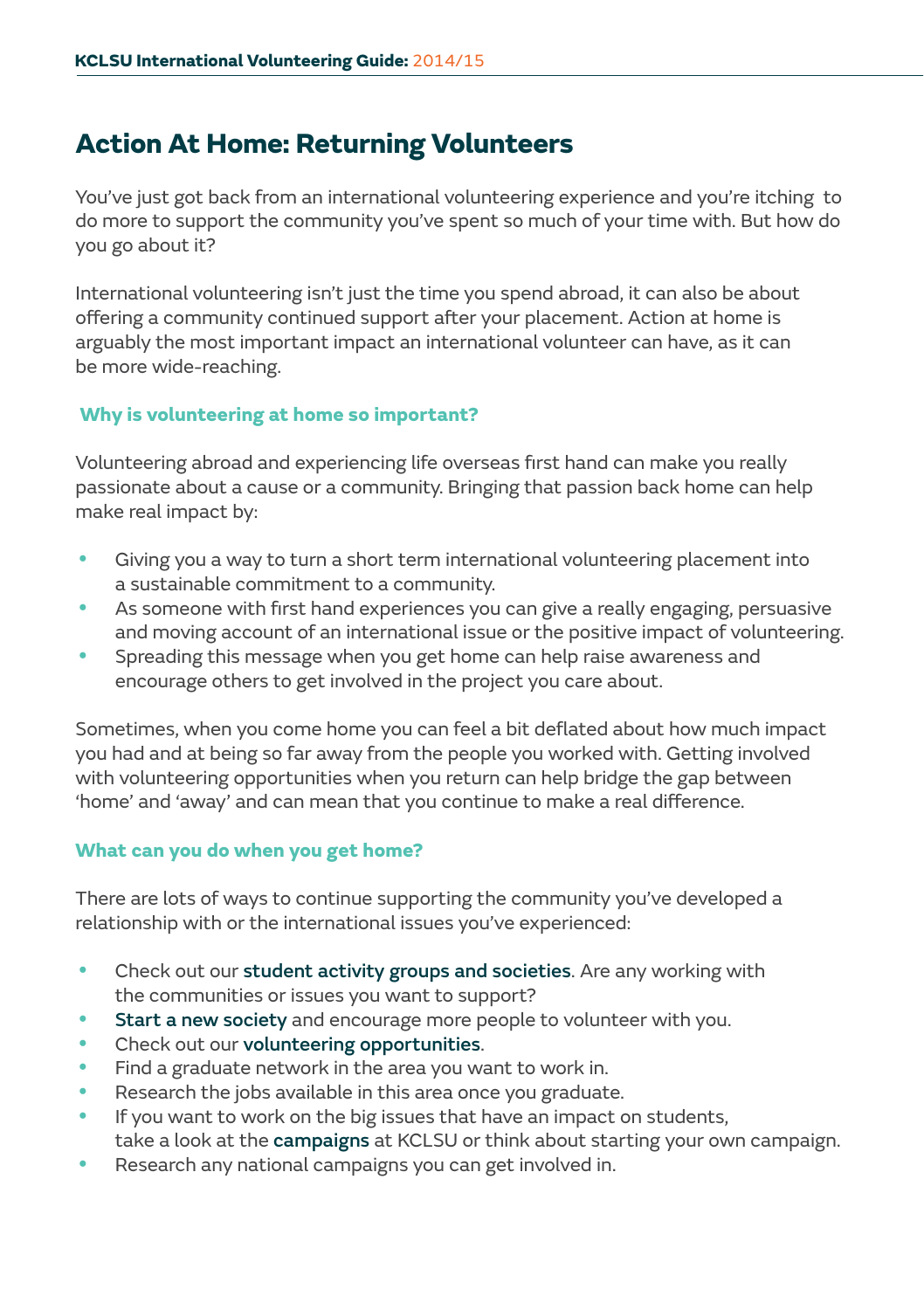#### <span id="page-10-0"></span>**Plan of action**

Want to keep making a difference? Fill in our [Action at Home: Plan of Action](#page-12-0). It's full of hints to help you decide what action to take and how to make it as beneficial as possible.

# **Resources**

There are loads of places you can get information on overseas travel and volunteering. Here are a few suggestions.

#### **Books**

- Collins.J. (2001) How to Live Your Dream Volunteering Abroad, London: Penguin Publishers.
- Fabio. A & McCloskey.E (2008). World Volunteers, London: Universe.
- Kruempelmann.E. (2010) The Global Citizen's Get Started Guide to Working Abroad, The Global Citizen Press.
- Pybus. V. (2000) The International Directory of Voluntary Work (International Voluntary Work), London: The Orchard Shop.

#### **Websites**

- [Do-it](http://www.do-it.org.uk/) provides comprehensive volunteering guidance and opportunities.
- [The International Citizen Service](http://www.vso.org.uk/volunteer/opportunities/vso-ics-for-18-25-year-olds) offers a global volunteering experience for 18-22 year olds.
- Guidelines and help on selecting an **Ethical international** volunteering placement.
- Useful [articles and insightful case studies](http://t.co/q8ElKnkomn) of volunteers' experiences overseas.
- Read [articles on voluntary work](http://www.voluntaryworker.co.uk/) from all over the world.
- Detailed [guidelines and advice](http://www.comhlamh.org/volunteeringoptions/) on things to consider before deciding to volunteer overseas.
- Information about [organisations and vacancies](http://www.workingabroad.com/) in different regions.

#### **Articles**

[Article on ethical volunteering in The Guardian](http://www.theguardian.com/commentisfree/2010/nov/14/orphans-cambodia-aids-holidays-madonna) [National Post article about voluntourism](http://news.nationalpost.com/2013/04/19/mixing-luxury-vacations-with-charity-work-can-harm-as-much-as-it-helps/) [International volunteering resource and advice](http://takeyourbigtrip.com/2011/02/06/open-heart-international-volunteering-articles/)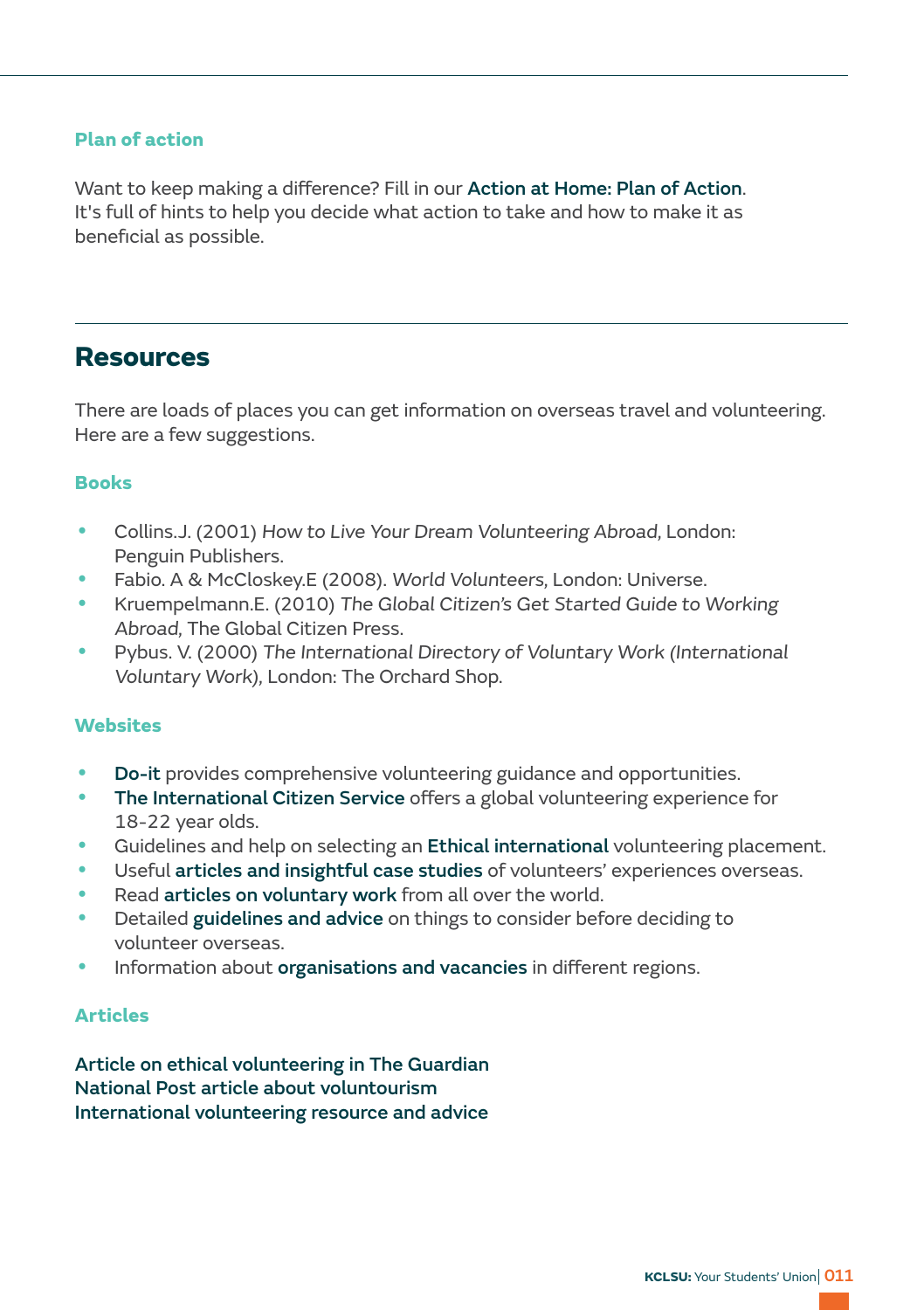# <span id="page-11-0"></span>**Before You Commit Checklist**

Before committing to any International Volunteering Project it's important to do your research. We've put together a checklist of things you should find out about before you book your place.

### **The organisation**

- Do they have a good reputation?  $\Box$
- $\Box$  What benefits do they bring to the local community?
- $\Box$  Is the organisation and volunteering project ethical?
- What are the organisations priorities and aims?
- What training will you get?  $\Box$
- Will the organisation ask for your  $\Box$ feedback after your placement?

### **The volunteer role**

- $\Box$  What will your main duties be?
- What commitment is expected of you?
- $\Box$  Are there and specific skills you'll need?
- □ Are travel, accommodation and food included in the programme?
- $\Box$  Can you contact past volunteers to hear about their experiences?

#### **What you want to gain**

- How long do you want to  $\Box$ volunteer for?
- What type of volunteering project are you interested in – education, conservation, medical, community building?
- $\Box$  How will you pay for your trip?
- $\Box$  Why do you want to volunteer?
- What are your expectations  $\Box$ of the project?

## **Funding**

- How much will the placement cost?  $\Box$
- How will your money be used by  $\Box$ the organisation?
- What fundraising ideas does the organisation suggest?
- Are there any bursaries are available?  $\Box$

### **Your safety**

- What are the laws of the country?  $\Box$
- Are there any customs or  $\Box$ cultural differences you need to be sensitive of?
- What's the current political situation and is it safe to travel?
- Does the organisation's insurance  $\Box$ policy to cover you or do you need private cover?
- What's the organisation's Health  $\Box$ and Safety Policy for the Project?
- $\Box$  Will you need any vaccinations or medical tests?
- Is healthcare easy to reach from  $\Box$ your placement?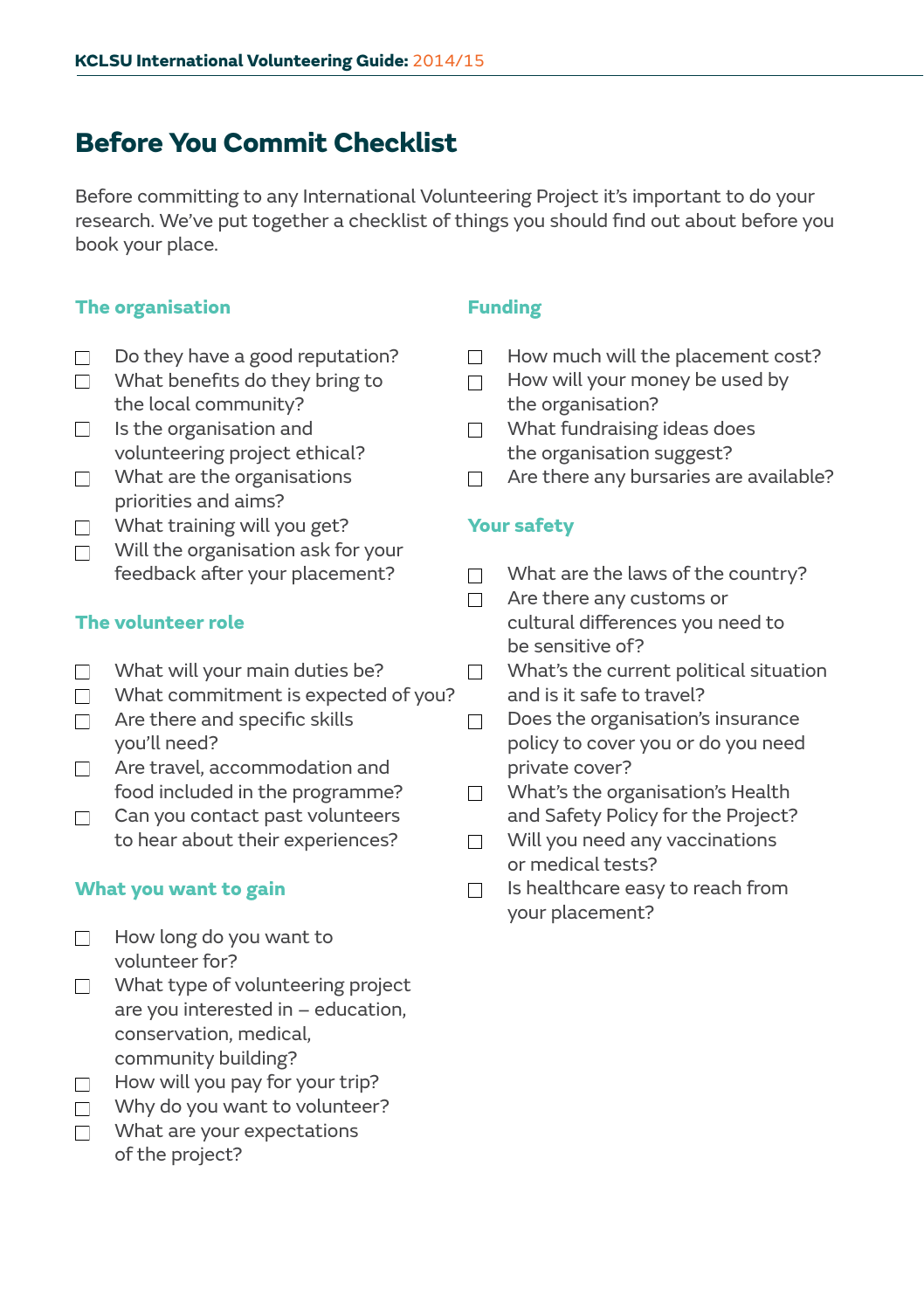# <span id="page-12-0"></span>**Action at Home: Plan of Action**

So, you've volunteered abroad and you're wondering what you can do to help raise awareness of the issues you've experienced now that you're home. Good news! There's loads of different ways you can keep making a difference, from fundraisers to lobbying your MP.

Creating a plan of action will help you think through your ideas and consider the resources and support available to you. This will mean your event or activity has the impact you want it to. Take your time to fill in this plan and see where it leads you!

If you have any questions or want to find out more about taking your plan further, get in touch with [volunteering@kclsu.org](mailto:volunteering%40kclsu.org?subject=)

| What do you want to achieve?                                                                                                                                                                                           |  |
|------------------------------------------------------------------------------------------------------------------------------------------------------------------------------------------------------------------------|--|
| What issue do you most<br>care about?<br>How will you know if you've<br>been successful?<br>What do you want to gain<br>personally by taking action<br>at home?                                                        |  |
| <b>What strengths or experiences</b><br>do you have?                                                                                                                                                                   |  |
| What did you learn when<br>you volunteered?<br>What other skills do you<br>have which you could use?<br>e.g public speaking/ photography/<br>writing.<br>What networks or contacts could<br>help your spread the word? |  |
| What can you do to help<br>raise awareness?                                                                                                                                                                            |  |
| What's your vision?<br>What's realistically achievable?<br>Would you like to fundraise too?                                                                                                                            |  |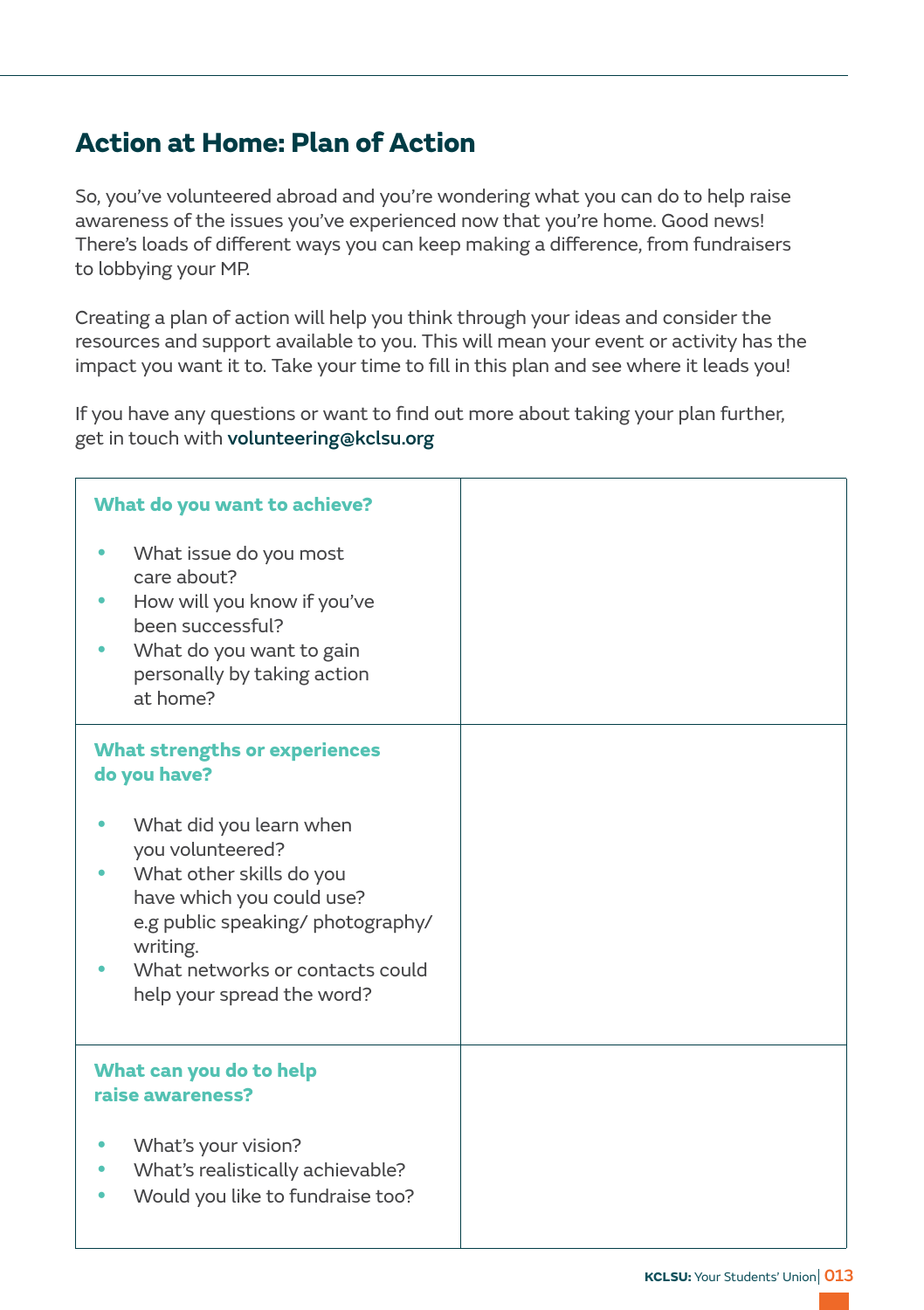| Who?                                                                                                                             |  |
|----------------------------------------------------------------------------------------------------------------------------------|--|
| Who's your target audience?<br>Think about other students,<br>lecturers, friends, family and<br>the wider public.                |  |
| <b>Where?</b>                                                                                                                    |  |
| What would be a suitable venue?<br>Consider capacity, facilities,<br>location and cost.                                          |  |
| When?                                                                                                                            |  |
| When would you like to hold the<br>activity/event?<br>What date and time would be best<br>for getting people to come along?      |  |
| How are you going to make it<br>happen?                                                                                          |  |
| What resources will you need?<br>When will need to<br>recruit volunteers?<br>Will you set deadlines?                             |  |
| What help will you need from<br>other people?                                                                                    |  |
| Are there any skills you'll need<br>but don't have yourself?<br>Who can you get involved -<br>friends, family, other volunteers? |  |